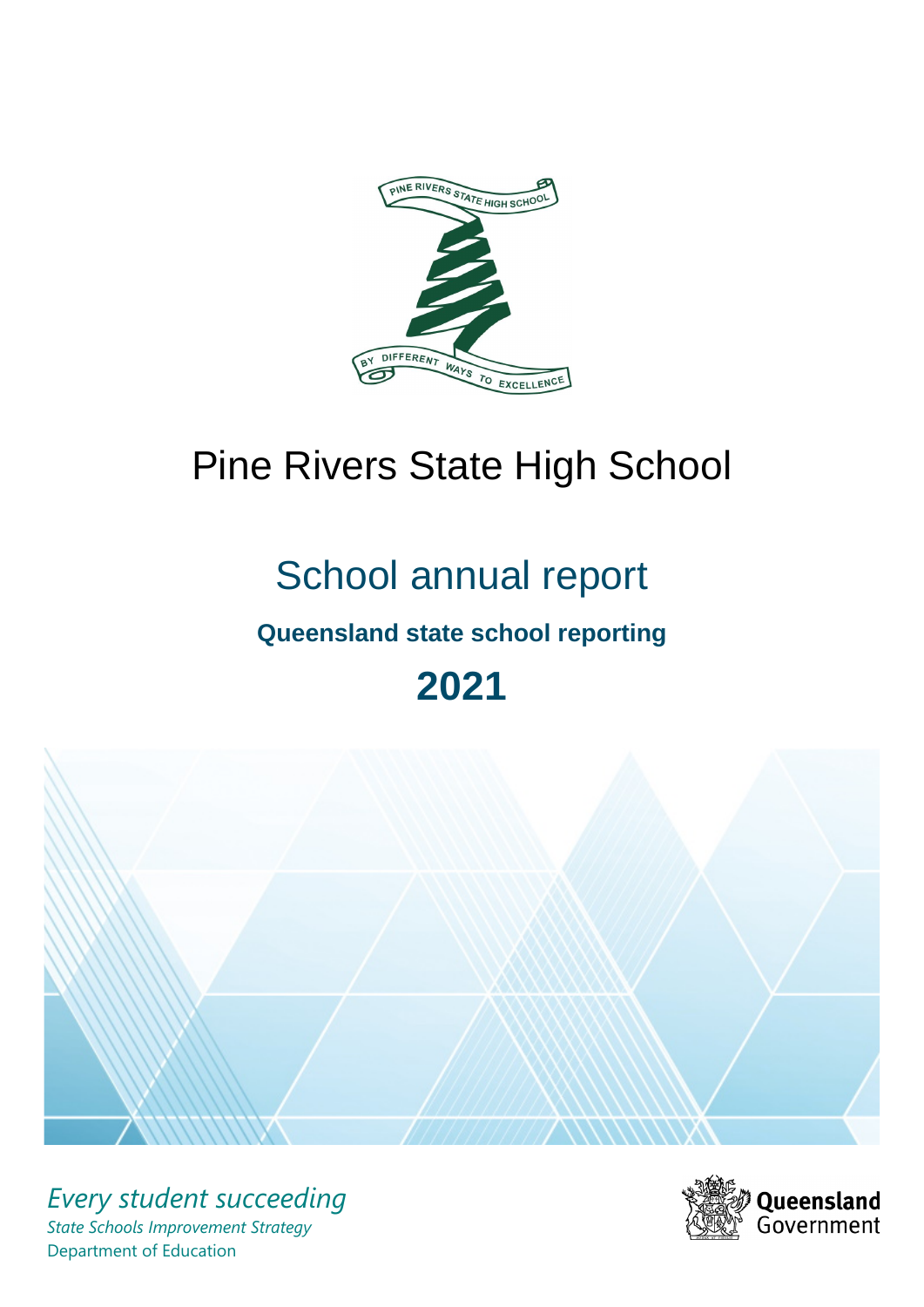**OFFICIAL – Public** Published as information source only. Public information used to create this report may not appear in this format in the public domain Please refer to disclaimer information.

#### **Contact details**

| <b>Postal Address</b> | Po Box 524 Lawnton 4501           |
|-----------------------|-----------------------------------|
| <b>Phone</b>          | (07) 3881 4700                    |
| Fax                   | (07) 3881 4777                    |
| Email                 | principal@pineriversshs.eq.edu.au |
| Website               | https://pineriversshs.eq.edu.au   |

#### **Disclaimer**

The materials presented in this report are distributed by the Department of Education (the department) as an information source only.

The information and data in this report is subject to change without notice.<br>The department makes no statements, representations, or warranties about the accuracy or completeness of, and you should not rely on, any informa report. The department disclaim all responsibility and all liability (including without limitation, liability in negligence) for all expenses, losses, damages and costs you might incur as a

result of the information in this report being inaccurate or incomplete in any way, and for any reason.

Despite our best efforts, the department makes no warranties that the information in this report is free of infection by computer viruses or other contamination.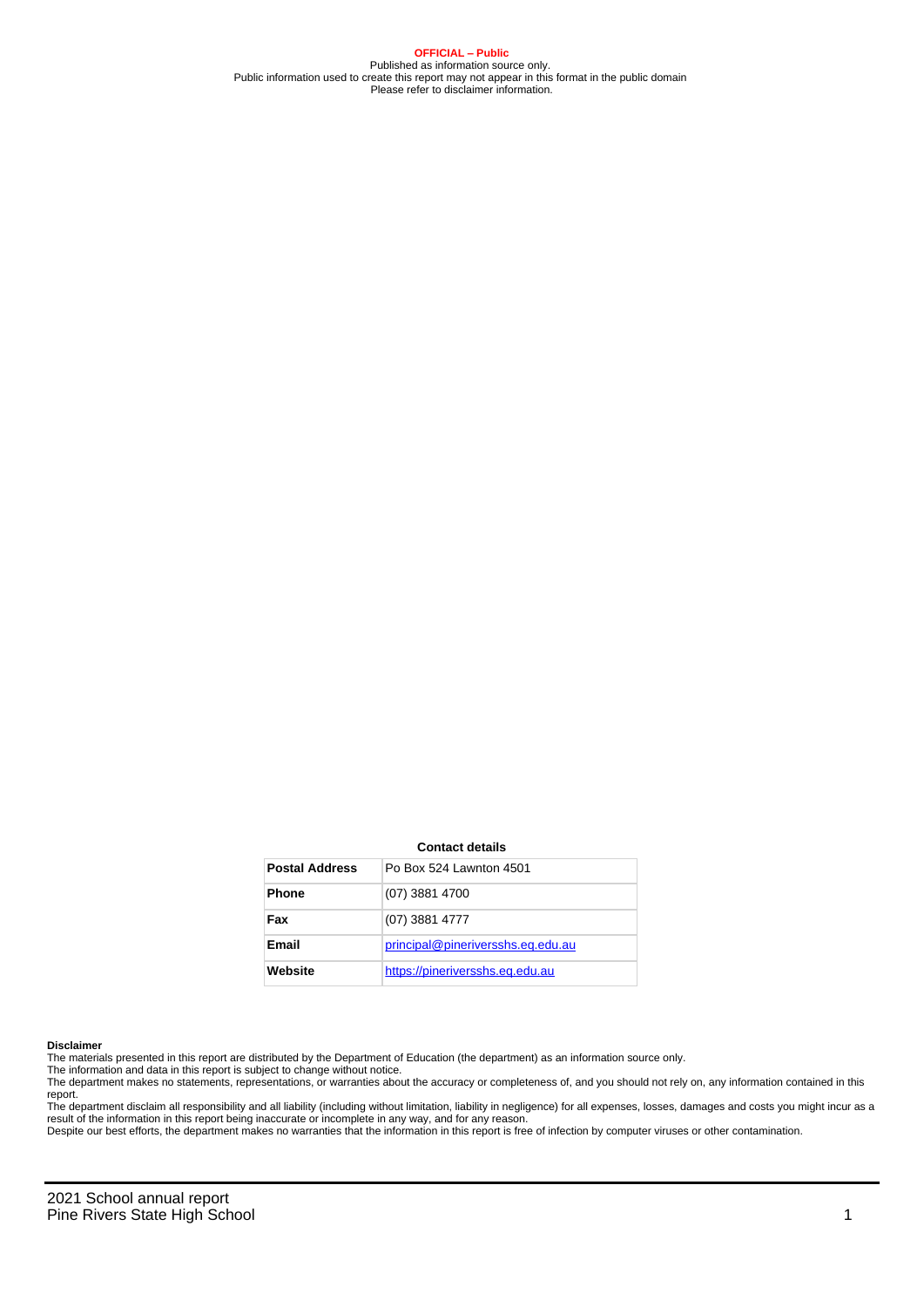| School context                     |                                                                                                                                                                                                   |
|------------------------------------|---------------------------------------------------------------------------------------------------------------------------------------------------------------------------------------------------|
| <b>Coeducational or single sex</b> | Coeducational                                                                                                                                                                                     |
| Independent Public School          | <b>Yes</b>                                                                                                                                                                                        |
| Year levels offered in 2021        | Year $7 -$ Year 12                                                                                                                                                                                |
| Webpages                           | Additional information about Queensland state schools is located on the:<br>My School website<br>٠<br>Queensland Government data website<br>Queensland Government schools directory website.<br>٠ |

# **Characteristics of the student body**

## **Student enrolments**

### **Table 1: Student enrolments by year level**

|                   |       | <b>February</b> |       |       | <b>August</b> |       |
|-------------------|-------|-----------------|-------|-------|---------------|-------|
| <b>Year Level</b> | 2019  | 2020            | 2021  | 2019  | 2020          | 2021  |
| Year <sub>7</sub> | 264   | 223             | 251   | 260   | 217           | 249   |
| Year <sub>8</sub> | 264   | 257             | 212   | 257   | 250           | 205   |
| Year 9            | 245   | 258             | 245   | 242   | 249           | 240   |
| Year 10           | 222   | 230             | 242   | 219   | 224           | 234   |
| Year 11           | 207   | 209             | 210   | 194   | 197           | 196   |
| Year 12           | 144   | 170             | 179   | 138   | 167           | 172   |
| <b>Total</b>      | 1,346 | 1,347           | 1,339 | 1,310 | 1,304         | 1,296 |

Notes

1. Student counts include headcount of all full- and part-time students at the school.

# **Average class sizes**

#### **Table 2: Average class size information for each phase of schooling**

| <b>Year Levels</b> | 2019 | 2020 | 2021 |
|--------------------|------|------|------|
| Year 7 – Year 10   | 22   | つつ   |      |
| Year 11 – Year 12  | 18   | 18   |      |

Notes

1. Classes are measured against the target of 25 students per teacher in Prep to Year 3 and Years 11 to 12, and target of 28 students per teacher in Years 4 to 10. Where composite classes exist across cohorts (e.g. Year 3/4) the class size targets would be the lower cohort target.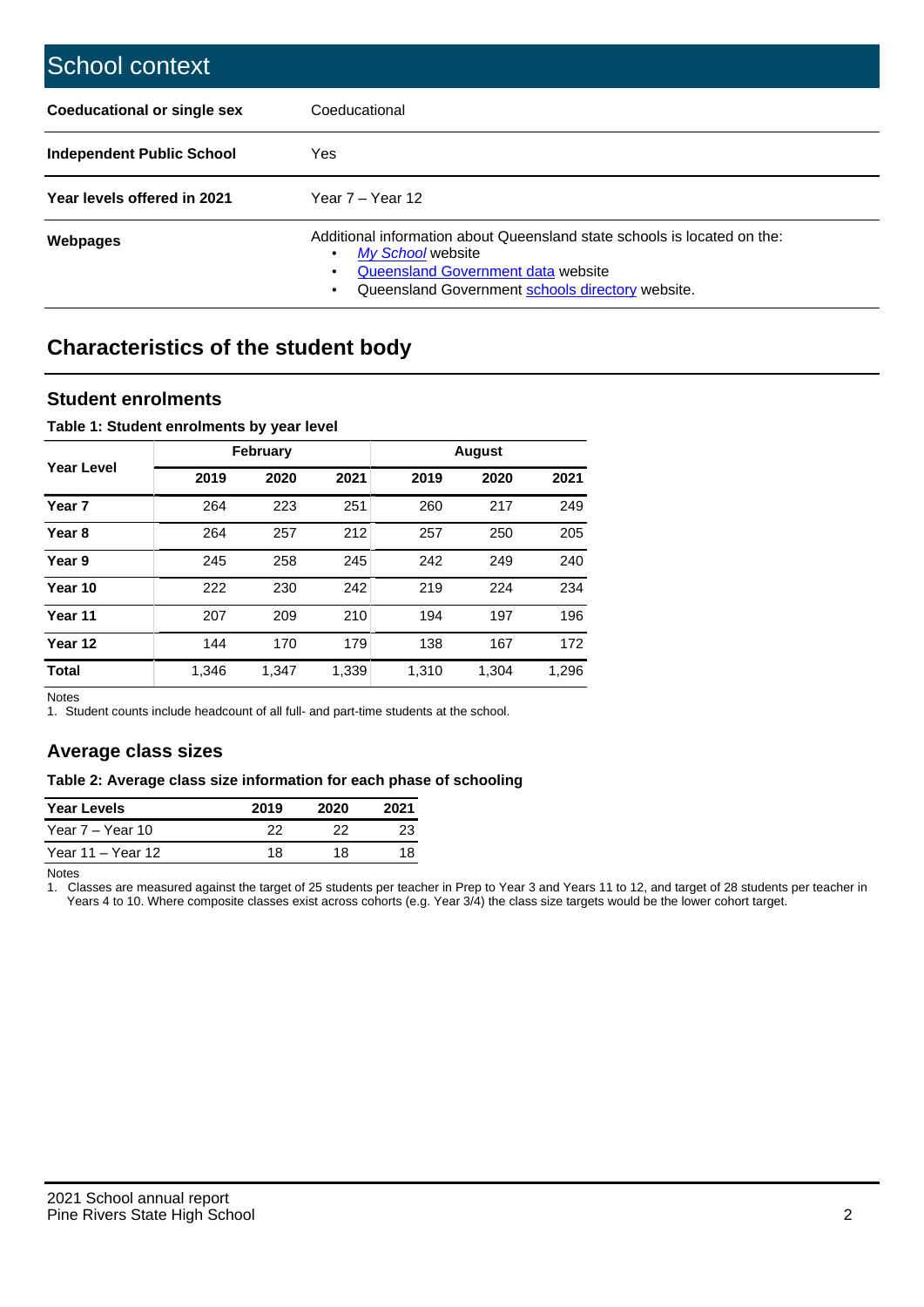# **Respectful relationships education**

To support students' learning, health and wellbeing all state schools are required to implement respectful relationships education through the Prep to Year 10 Australian Curriculum: Health and Physical Education and/or through school pastoral care programs across Prep to Year 12.

## **Parent, student and staff satisfaction**

Tables 3–5 show selected items from the Parent/Caregiver, Student and Staff School Opinion Surveys. In response to the COVID-19 health emergency, the annual school opinion surveys of students, teachers and staff were not administered in 2020. A new time series started in 2021 and data from this collection is not considered directly comparable with earlier collections due to significant methodology changes.

For state level information go to the **[School Opinion Survey](https://qed.qld.gov.au/publications/reports/statistics/schooling/schools/schoolopinionsurvey) webpage**.

#### **Table 3: Parent/Caregiver Survey**

| Percentage of parents/caregivers who agree <sup>1</sup> that:                                               | 2019  | 2020 | 2021  |
|-------------------------------------------------------------------------------------------------------------|-------|------|-------|
| This is a good school.                                                                                      | 94.0% |      | 82.5% |
| My child likes being at this school. <sup>2</sup>                                                           | 90.0% |      | 77.3% |
| My child feels safe at this school. <sup>2</sup>                                                            | 94.0% |      | 78.3% |
| My child's learning needs are being met at this school. <sup>2</sup>                                        | 91.8% |      | 72.0% |
| My child is making good progress at this school. <sup>2</sup>                                               | 95.8% |      | 78.1% |
| Teachers at this school expect my child to do his or her best. <sup>2</sup>                                 | 97.9% |      | 92.9% |
| Teachers at this school provide my child with useful feedback about his or her school<br>work. <sup>2</sup> | 93.8% |      | 81.3% |
| Teachers at this school motivate my child to learn. <sup>2</sup>                                            | 87.5% |      | 76.6% |
| Teachers at this school treat students fairly. <sup>2</sup>                                                 | 89.1% |      | 78.1% |
| can talk to my child's teachers about my concerns. <sup>2</sup>                                             | 91.5% |      | 86.4% |
| This school works with me to support my child's learning. <sup>2</sup>                                      | 91.5% |      | 78.2% |
| This school takes parents' opinions seriously. <sup>2</sup>                                                 | 93.3% |      | 68.3% |
| Student behaviour is well managed at this school. <sup>2</sup>                                              | 87.5% |      | 66.5% |
| This school looks for ways to improve. <sup>2</sup>                                                         | 91.5% |      | 80.5% |
| This school is well maintained. <sup>2</sup>                                                                | 89.6% |      | 86.5% |

Notes

1. Agree represents the percentage of respondents who Somewhat Agree, Agree or Strongly Agree with the statement.

2. Nationally agreed parents/caregiver items.

3. DW = Data withheld to ensure confidentiality.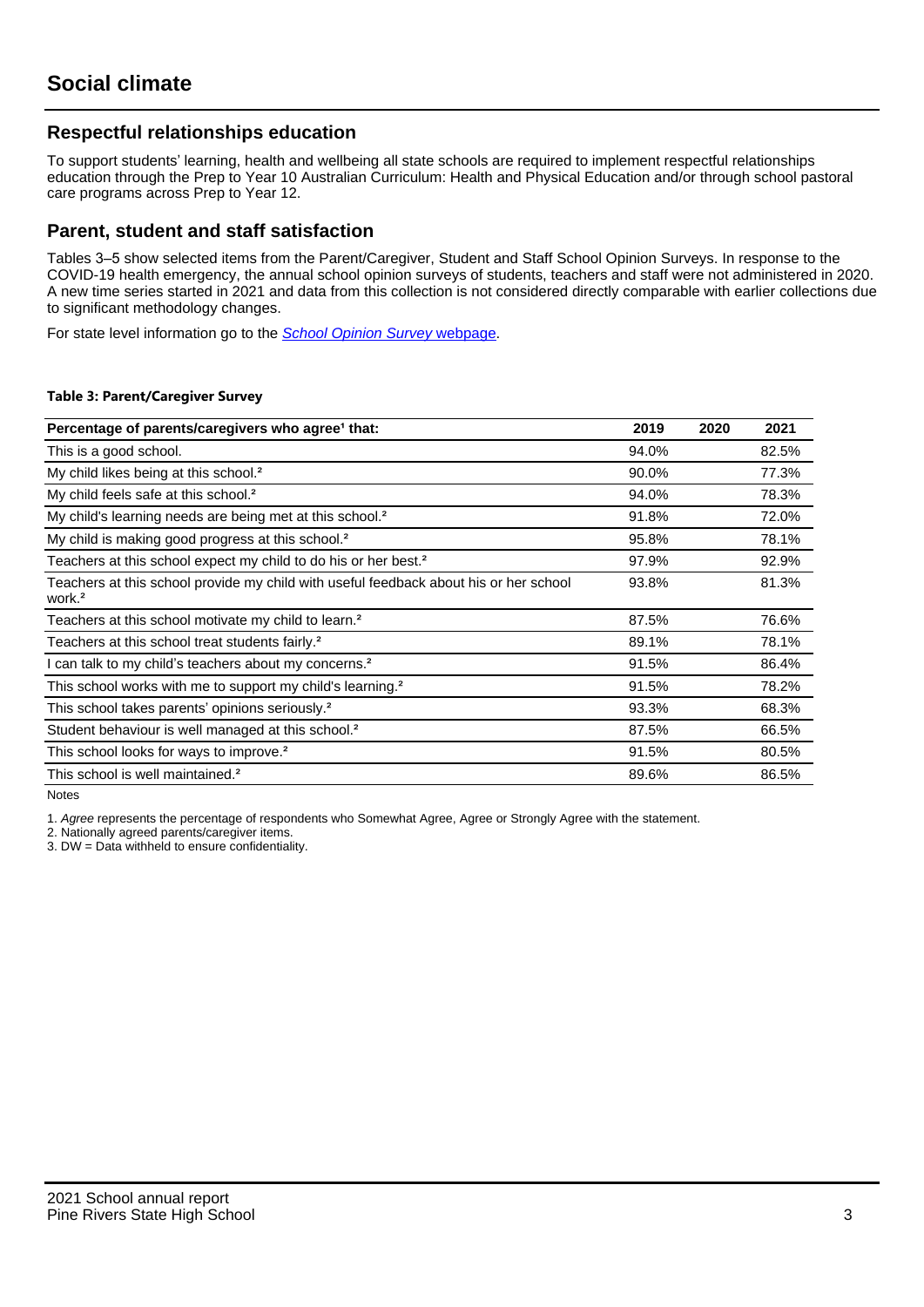#### **Table 4: Student Survey**

| Percentage of students who agree <sup>1</sup> that:                            | 2019  | 2020 | 2021  |
|--------------------------------------------------------------------------------|-------|------|-------|
| I like being at my school. <sup>2</sup>                                        | 86.2% |      | 65.3% |
| I feel safe at my school. <sup>2</sup>                                         | 85.0% |      | 79.7% |
| My teachers motivate me to learn. <sup>2</sup>                                 | 83.3% |      | 73.0% |
| My teachers expect me to do my best. <sup>2</sup>                              | 96.3% |      | 91.7% |
| My teachers provide me with useful feedback about my school work. <sup>2</sup> | 81.5% |      | 74.8% |
| Teachers at my school treat students fairly. <sup>2</sup>                      | 69.2% |      | 69.4% |
| I can talk to my teachers about my concerns. <sup>2</sup>                      | 69.2% |      | 55.2% |
| My school takes students' opinions seriously. <sup>2</sup>                     | 69.9% |      | 56.3% |
| Student behaviour is well managed at my school. <sup>2</sup>                   | 63.6% |      | 48.8% |
| My school looks for ways to improve. <sup>2</sup>                              | 85.2% |      | 78.6% |
| My school is well maintained. <sup>2</sup>                                     | 77.8% |      | 58.0% |
| My school gives me opportunities to do interesting things. <sup>2</sup>        | 87.7% |      | 80.7% |

Notes

1. Agree represents the percentage of respondents who Somewhat Agree, Agree or Strongly Agree with the statement.

2. Nationally agreed student items.

3. DW = Data withheld to ensure confidentiality.

#### **Table 5: Staff Survey**

| Percentage of staff who agree <sup>1</sup> that:                                                            | 2019  | 2020 | 2021  |
|-------------------------------------------------------------------------------------------------------------|-------|------|-------|
| I feel confident embedding Aboriginal and Torres Strait Islander perspectives across the<br>learning areas. | 89.7% |      | 84.5% |
| I enjoy working at this school. <sup>2</sup>                                                                | 89.4% |      | 79.3% |
| I feel this school is a safe place in which to work. <sup>2</sup>                                           | 91.8% |      | 80.7% |
| I receive useful feedback about my work at this school. <sup>2</sup>                                        | 90.6% |      | 72.4% |
| Students are encouraged to do their best at this school. <sup>2</sup>                                       | 95.2% |      | 86.4% |
| Students are treated fairly at this school. <sup>2</sup>                                                    | 98.8% |      | 88.8% |
| Student behaviour is well managed at this school. <sup>2</sup>                                              | 90.6% |      | 51.7% |
| Staff are well supported at this school. <sup>2</sup>                                                       | 89.4% |      | 66.3% |
| This school takes staff opinions seriously. <sup>2</sup>                                                    | 84.0% |      | 65.1% |
| This school looks for ways to improve. <sup>2</sup>                                                         | 90.6% |      | 86.4% |
| This school is well maintained. <sup>2</sup>                                                                | 69.4% |      | 76.1% |
| This school gives me opportunities to do interesting things. <sup>2</sup>                                   | 87.1% |      | 78.2% |

Notes

1. Agree represents the percentage of respondents who Somewhat Agree, Agree or Strongly Agree with the statement.

2. Nationally agreed staff items.

3. DW = Data withheld to ensure confidentiality.

# **Description of how this school manages non-attendance**

Queensland state schools manage non-attendance in line with the Queensland Department of Education procedures: [Managing Student Absences and Enforcing Enrolment and Attendance at State Schools](https://ppr.qed.qld.gov.au/pp/managing-student-absences-and-enforcing-enrolment-and-attendance-at-state-schools-procedure); and [Roll Marking in State Schools,](https://ppr.qed.qld.gov.au/pp/roll-marking-in-state-schools-procedure) which outline processes for managing and recording student attendance and absenteeism.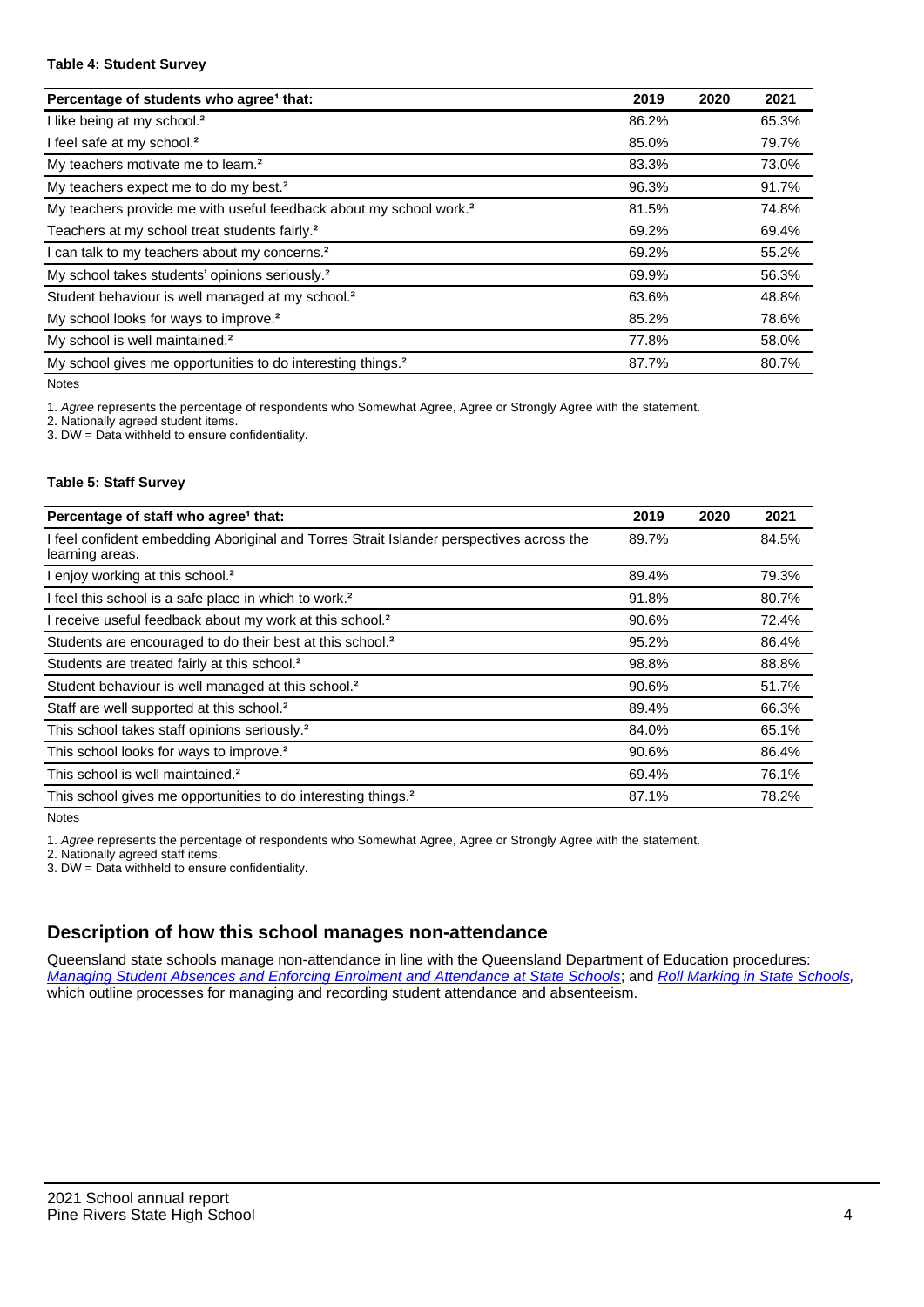# **School disciplinary absences**

#### **Table 6: Count of school disciplinary absences at this school**

| Type of school disciplinary absence | 2019 | 2020 | 2021 |
|-------------------------------------|------|------|------|
| Short suspension                    | 375  | 292  | 351  |
| Long suspension                     | 10   | 16   | 14   |
| Exclusion                           | 6    | 8    |      |
| Cancellation                        | 10   | 10   | 10   |
| Total                               | 401  | 326  | 382  |

#### Notes

1. School disciplinary absence (SDA) data is a total of short suspensions (1–10 days), long suspensions (11–20 days), exclusions and cancellations. 2. The number of SDAs is not the number of students who received an SDA as one student may be suspended several times in a school year. Each time a student is suspended it is recorded as an additional SDA. The data does not reflect the outcomes of appeal decisions.

3. 2020 data was impacted by the COVID-19 health emergency. There were significantly fewer SDAs during the home-based learning period (the first five weeks of Term 2) compared to other years.

# **School funding**

## **School income broken down by funding source**

School income, reported by financial year accounting cycle using standardised national methodologies and broken down by funding source is available via the  $My$  School website.

### **How to access our income details**

- 1. Click on the My School link <http://www.myschool.edu.au/>.
- 2. Enter the school name or suburb of the school you wish to search.

| Search by school name or suburb | <b>School sector</b> | <b>School type</b> | <b>State</b> | ∽ |
|---------------------------------|----------------------|--------------------|--------------|---|
|                                 |                      |                    |              |   |

3. Click on View School Profile to access the school's profile.



4. Click on Finances and select the appropriate year to view school financial information.

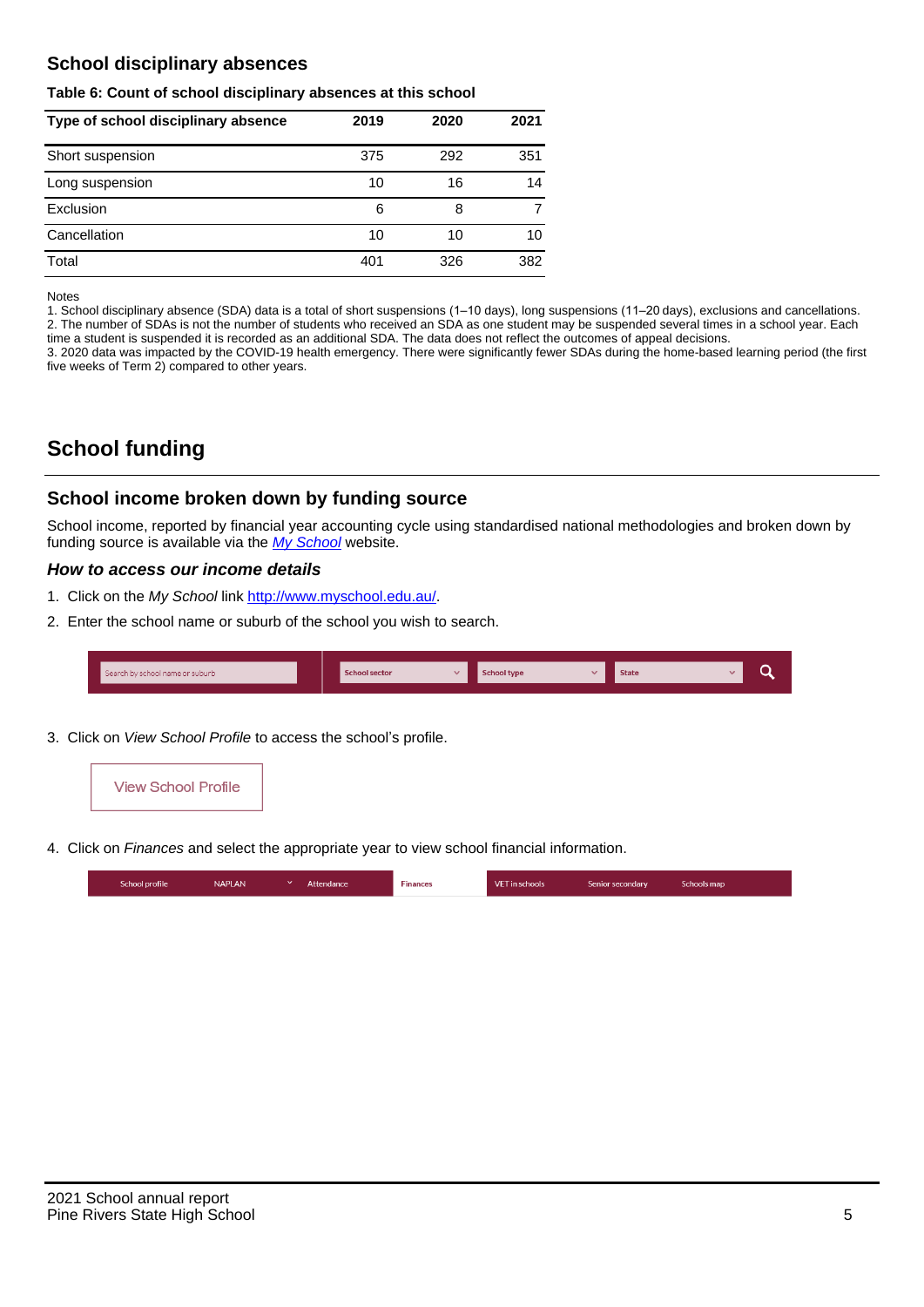# **Teacher standards and qualifications**

The Teacher registration eligibility requirements: Policy (p.1) states:

To be eligible for registration, a person must satisfy the Queensland College of Teachers (QCT) that they meet requirements regarding qualification and experience, or have otherwise met the requirements of the Australian Professional Standards for Teachers (APST). A person must also satisfy the QCT that they are suitable to teach and meet English language proficiency requirements. All these requirements are specified in the Act and the Education (Queensland College of Teachers) Regulation 2005 (the Regulation).

The qualifications required for teacher registration are successful completion of either -

- (a) a four-year initial teacher education program including teacher education studies of at least one year (e.g. a Bachelor of Education, or a double Bachelor degree in Science and Teaching) or
- (b) a one-year graduate initial teacher education program following a degree (e.g. a one-year Graduate Diploma of Education (Secondary) after a three-year Bachelor degree) or
- (c) another course of teacher education that the QCT is reasonably satisfied is the equivalent of (a) or (b). These are considered on a case-by-case basis.

For more information, please refer to the following link:

• <https://www.qct.edu.au/registration/qualifications>

# **Workforce composition**

# **Staff composition, including Indigenous staff**

### **Table 7: Workforce composition for this school**

|                    | <b>Teaching staff</b> |      |      | Non-teaching staff |      |      | <b>Indigenous staff</b> |      |      |
|--------------------|-----------------------|------|------|--------------------|------|------|-------------------------|------|------|
| <b>Description</b> | 2019                  | 2020 | 2021 | 2019               | 2020 | 2021 | 2019                    | 2020 | 2021 |
| Headcount          | 117                   | 114  | 113  | 52                 | 52   | 51   |                         |      |      |
| <b>FTE</b>         | 109                   | 107  | 106  | 37                 | 37   | 36   |                         |      |      |

Notes

1. Teaching staff includes school leaders.

2. Indigenous refers to Aboriginal and Torres Strait Islander people of Australia.

3. FTE = full-time equivalent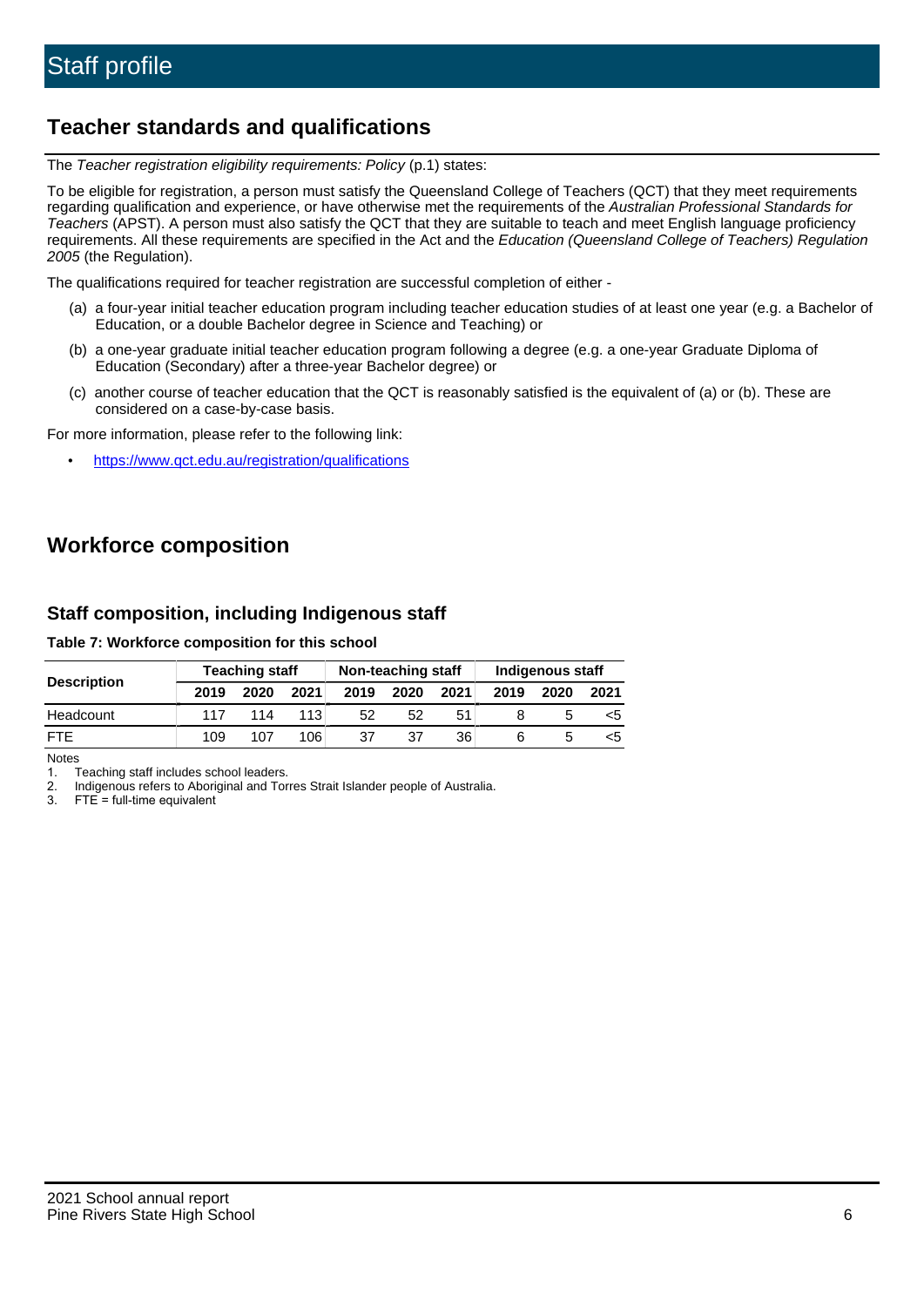# **Key student outcomes**

## **Student attendance**

Tables 8–9 show attendance rates at this school as percentages. In 2020, the COVID-19 health emergency affected student attendance in Queensland Government schools. Comparisons between 2020 and other years' attendance data should not be made.

#### **Table 8: Overall student attendance at this school**

| <b>Description</b>                                  | 2019 | 2020 | 2021 |
|-----------------------------------------------------|------|------|------|
| Overall attendance rate for students at this school | 88%  | 83%  | 84%  |

Notes

1. The attendance rate is the full- and part-time days attended as a percentage of enrolled school days.

2. Full-time students only.

#### **Table 9: Student attendance rates for each year level at this school**

| <b>Year Level</b> | 2019 | 2020 | 2021 |
|-------------------|------|------|------|
| Year 7            | 90%  | 87%  | 87%  |
| Year 8            | 88%  | 85%  | 83%  |
| Year 9            | 86%  | 82%  | 82%  |
| Year 10           | 85%  | 81%  | 83%  |
| Year 11           | 88%  | 81%  | 81%  |
| Year 12           | 90%  | 85%  | 86%  |

Notes

1. The attendance rate is the full- and part-time days attended as a percentage of enrolled school days.

2. Full-time students only.

3. DW = Data withheld to ensure confidentiality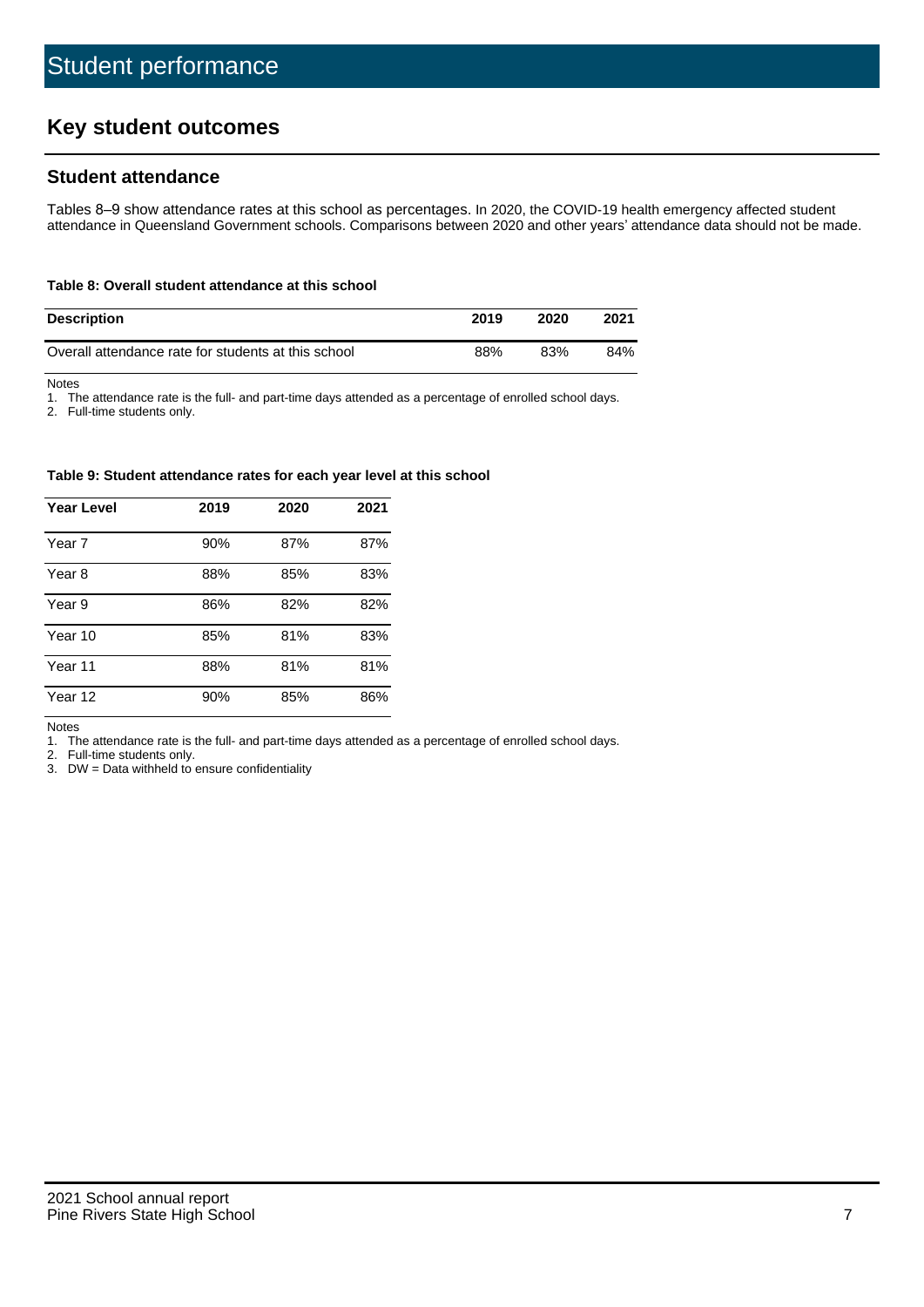# **NAPLAN**

Our reading, writing, spelling, grammar and punctuation, and numeracy results for the Years 3, 5, 7 and 9 NAPLAN tests are available via the [My School](http://www.myschool.edu.au/) website.

## **How to access our NAPLAN results**

- 1. Click on the My School link <http://www.myschool.edu.au/>.
- 2. Enter the school name or suburb of the school you wish to search.

|   | Search by school name or suburb |  | School sector |  | <b>School type</b> |          | <b>State</b> |  |
|---|---------------------------------|--|---------------|--|--------------------|----------|--------------|--|
| . |                                 |  |               |  | $\cdots$           | $\cdots$ |              |  |

3. Click on View School Profile of the appropriate school to access the school's profile.

| <b>View School Profile</b> |
|----------------------------|
|----------------------------|

4. Click on NAPLAN and select a year to view school NAPLAN information.

|  | School profile | <b>NAPLAN</b><br>$\sim$ 1 | Attendance | <b>Finances</b> | <b>VET</b> in schools | Senior secondary | Schools map |
|--|----------------|---------------------------|------------|-----------------|-----------------------|------------------|-------------|
|--|----------------|---------------------------|------------|-----------------|-----------------------|------------------|-------------|

#### Notes

- 1. If you are unable to access the internet, please contact the school for a hard copy of the school's NAPLAN results.
- 2. The National Assessment Program Literacy and Numeracy ([NAPLAN\)](http://www.nap.edu.au/naplan) is an annual assessment for students in Years 3, 5, 7 and 9.